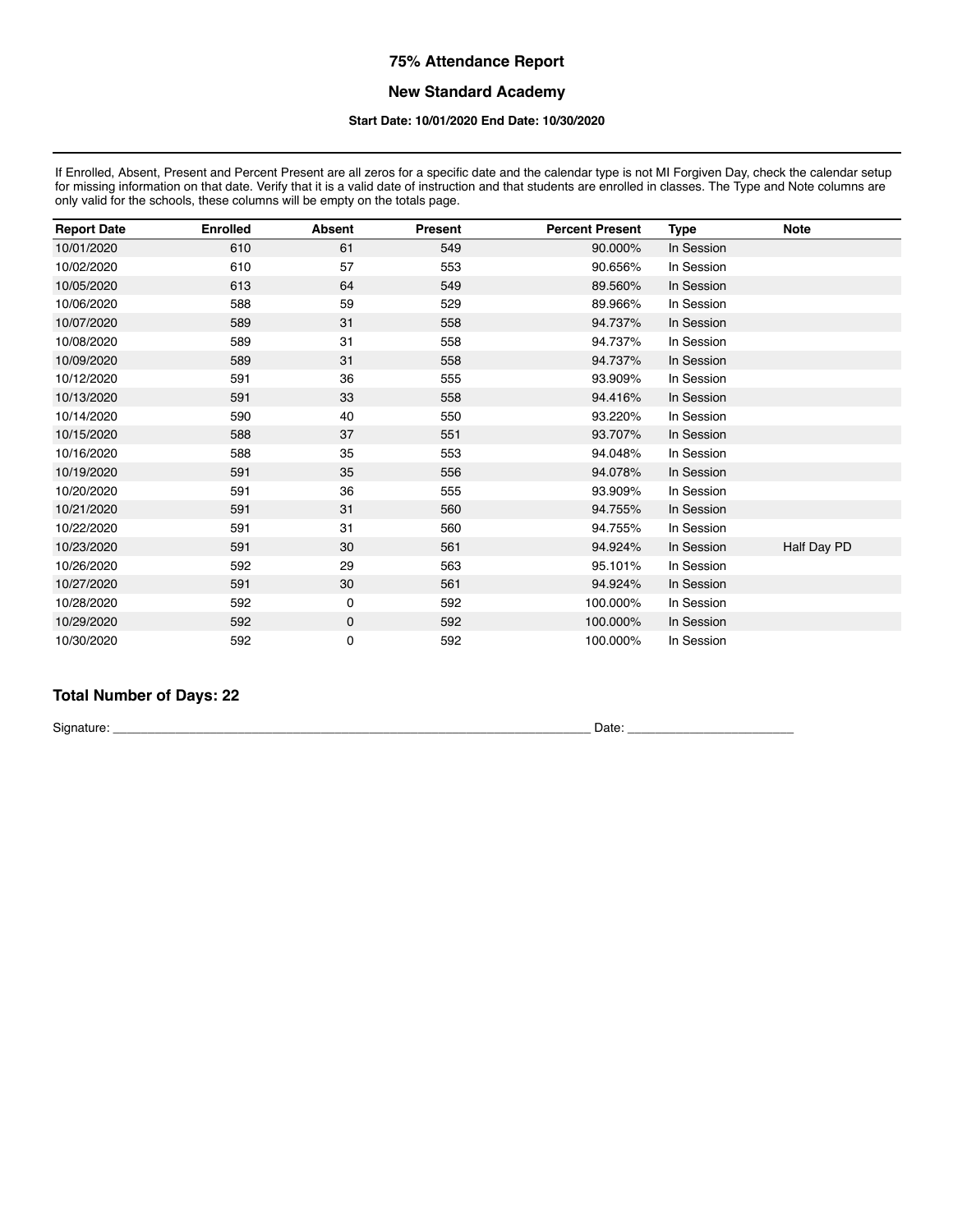# **New Standard Academy HS**

#### **Start Date: 10/01/2020 End Date: 10/30/2020**

If Enrolled, Absent, Present and Percent Present are all zeros for a specific date and the calendar type is not MI Forgiven Day, check the calendar setup for missing information on that date. Verify that it is a valid date of instruction and that students are enrolled in classes. The Type and Note columns are for missing information on that date. Verify that it is a valid d only valid for the schools, these columns will be empty on the totals page.

| <b>Report Date</b> | <b>Enrolled</b> | <b>Absent</b> | <b>Present</b> | <b>Percent Present</b> | Type       | <b>Note</b> |
|--------------------|-----------------|---------------|----------------|------------------------|------------|-------------|
| 10/01/2020         | 88              | 25            | 63             | 71.591%                | In Session |             |
| 10/02/2020         | 88              | 25            | 63             | 71.591%                | In Session |             |
| 10/05/2020         | 89              | 34            | 55             | 61.798%                | In Session |             |
| 10/06/2020         | 85              | 36            | 49             | 57.647%                | In Session |             |
| 10/07/2020         | 85              | 32            | 53             | 62.353%                | In Session |             |
| 10/08/2020         | 85              | 31            | 54             | 63.529%                | In Session |             |
| 10/09/2020         | 85              | 31            | 54             | 63.529%                | In Session |             |
| 10/12/2020         | 85              | 30            | 55             | 64.706%                | In Session |             |
| 10/13/2020         | 86              | 30            | 56             | 65.116%                | In Session |             |
| 10/14/2020         | 86              | 16            | 70             | 81.395%                | In Session |             |
| 10/15/2020         | 86              | 16            | 70             | 81.395%                | In Session |             |
| 10/16/2020         | 86              | 16            | 70             | 81.395%                | In Session |             |
| 10/19/2020         | 86              | 13            | 73             | 84.884%                | In Session |             |
| 10/20/2020         | 86              | 12            | 74             | 86.047%                | In Session |             |
| 10/21/2020         | 86              | 3             | 83             | 96.512%                | In Session |             |
| 10/22/2020         | 86              | 3             | 83             | 96.512%                | In Session |             |
| 10/23/2020         | 86              | 3             | 83             | 96.512%                | In Session | Half Day PD |
| 10/26/2020         | 86              | 3             | 83             | 96.512%                | In Session |             |
| 10/27/2020         | 87              | 3             | 84             | 96.552%                | In Session |             |
| 10/28/2020         | 87              | 0             | 87             | 100.000%               | In Session |             |
| 10/29/2020         | 85              | 0             | 85             | 100.000%               | In Session |             |
| 10/30/2020         | 85              | 0             | 85             | 100.000%               | In Session |             |

# **Total Number of Days: 22**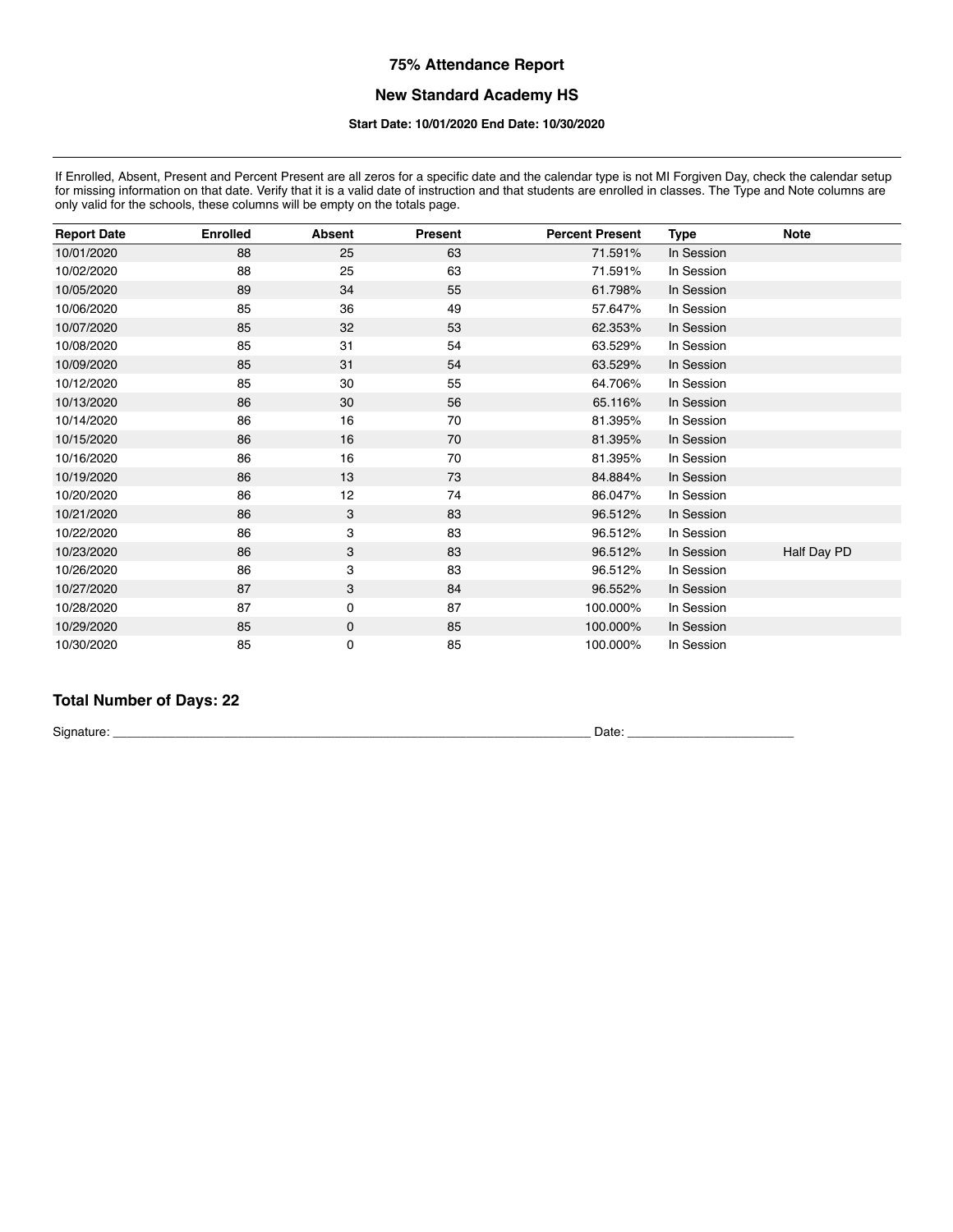## **New Standard Virtual**

#### **Start Date: 10/01/2020 End Date: 10/30/2020**

If Enrolled, Absent, Present and Percent Present are all zeros for a specific date and the calendar type is not MI Forgiven Day, check the calendar setup for missing information on that date. Verify that it is a valid date of instruction and that students are enrolled in classes. The Type and Note columns are for missing information on that date. Verify that it is a valid d only valid for the schools, these columns will be empty on the totals page.

| <b>Report Date</b> | <b>Enrolled</b> | <b>Absent</b> | <b>Present</b> | <b>Percent Present</b> | <b>Type</b> | <b>Note</b> |
|--------------------|-----------------|---------------|----------------|------------------------|-------------|-------------|
| 10/01/2020         | 35              | 0             | 35             | 100.000%               | In Session  |             |
| 10/02/2020         | 35              | 0             | 35             | 100.000%               | In Session  |             |
| 10/05/2020         | 35              | 0             | 35             | 100.000%               | In Session  |             |
| 10/06/2020         | 35              | 0             | 35             | 100.000%               | In Session  |             |
| 10/07/2020         | 35              | 0             | 35             | 100.000%               | In Session  |             |
| 10/08/2020         | 35              | 0             | 35             | 100.000%               | In Session  |             |
| 10/09/2020         | 35              | 0             | 35             | 100.000%               | In Session  |             |
| 10/12/2020         | 35              | 0             | 35             | 100.000%               | In Session  |             |
| 10/13/2020         | 35              | 0             | 35             | 100.000%               | In Session  |             |
| 10/14/2020         | 35              | 0             | 35             | 100.000%               | In Session  |             |
| 10/15/2020         | 35              | 0             | 35             | 100.000%               | In Session  |             |
| 10/16/2020         | 35              | 0             | 35             | 100.000%               | In Session  |             |
| 10/19/2020         | 35              | 0             | 35             | 100.000%               | In Session  |             |
| 10/20/2020         | 35              | 0             | 35             | 100.000%               | In Session  |             |
| 10/21/2020         | 35              | 0             | 35             | 100.000%               | In Session  |             |
| 10/22/2020         | 35              | 0             | 35             | 100.000%               | In Session  |             |
| 10/23/2020         | 35              | 0             | 35             | 100.000%               | In Session  |             |
| 10/26/2020         | 35              | 0             | 35             | 100.000%               | In Session  |             |
| 10/27/2020         | 35              | 0             | 35             | 100.000%               | In Session  |             |
| 10/28/2020         | 35              | 0             | 35             | 100.000%               | In Session  |             |
| 10/29/2020         | 35              | 0             | 35             | 100.000%               | In Session  |             |
| 10/30/2020         | 35              | 0             | 35             | 100.000%               | In Session  |             |

# **Total Number of Days: 22**